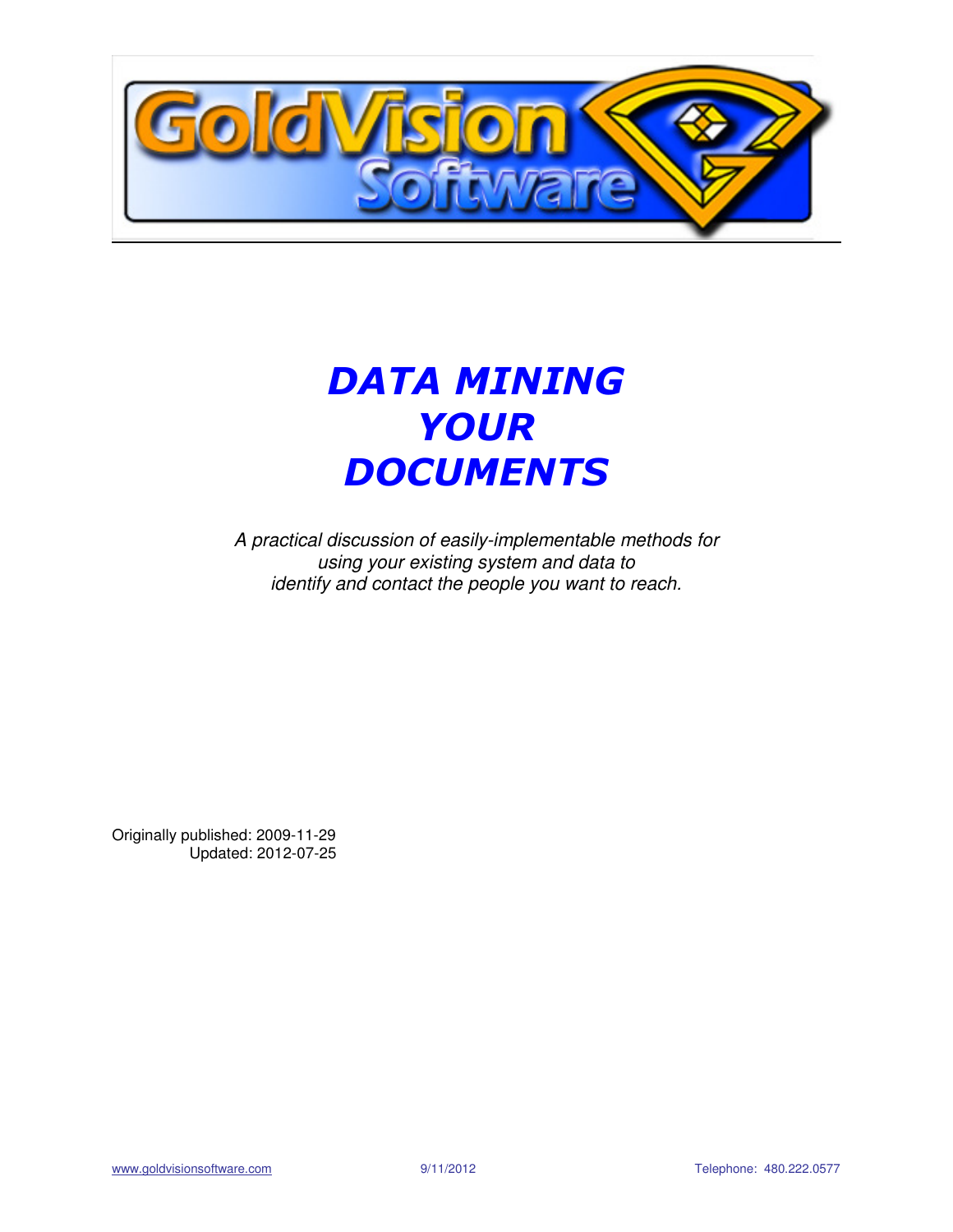### **Contents**

Overview

Clearing through misrepresentation and obfuscation

What are you looking for?

Start Simple

Search Items Keyword **Title**  Categorization [General] Item-Specific Indexing Timing Indicators Quantitative Parameters Behavioral Indicators Associative Structures

Search Methods Single Element Search Single Value Search  **Multiple Elements [multiple simultaneous criteria]** Multiple Elements [multiple combined criteria] Selected Contacts Search Sequential Elements [Sub-Search/drill-down]  **Excluding items to narrow a search** 

Conclusion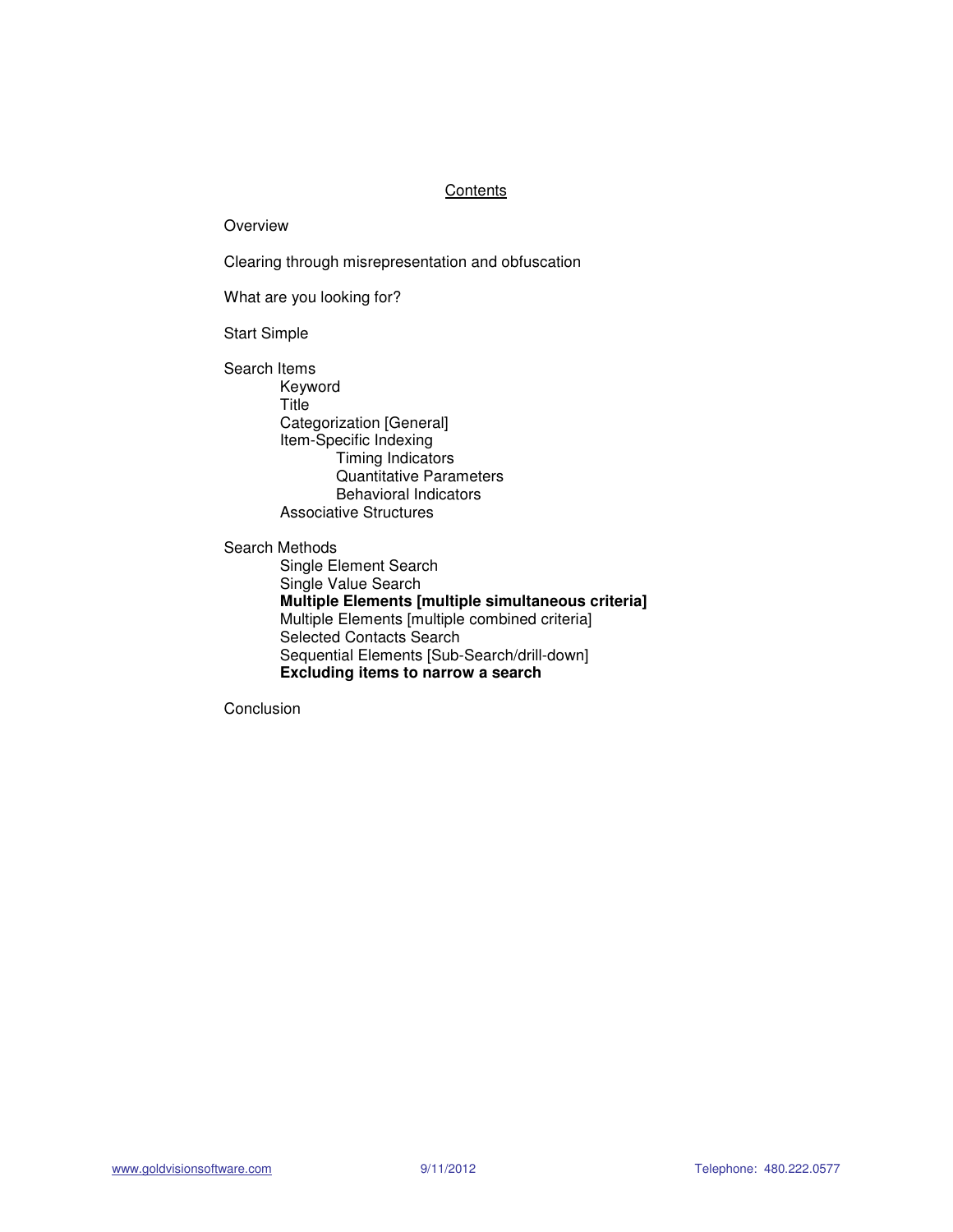# DATA MINING YOUR DOCUMENTS

#### **Overview**

One of the most valuable assets of a company is the information it processes every day throughout its normal business activities. Making that information useful is a key function of your Enterprise Content Management system.

Due to the truly unique architecture of GoldVisionPro, documents and other business content are integrated with Customer Information in a single system. This is not only convenient; more importantly, it is valuable, as it creates the basis for using this information in your marketing efforts.

At this point you are looking beyond the primary value of document storage and retrieval in your GoldVisionPro system. You are now seeing the *additional* value of using GoldVisionPro as an easy, yet powerful, analytical tool for sophisticated search and Contact identification/Group-building.

#### Clearing through misrepresentation and obfuscation

Although sometimes misrepresented in negative terms, **data mining** in this sense **is simply** using all your existing information in **identifying the exact/most-appropriate people you want to reach for a specific purpose**. GoldVisionPro enables you to identify customer activity/characteristics by the extensive information it associates with their documents. The following discussion will show examples of information that can be searched, returning a broad range of document records.

From these document records, GoldVisionPro will then automatically create a GoldMine Group of the associated Contact Records for these documents, for use in your marketing campaign. [See the details on the VisionPak-Plus tool set, in the GoldVisionPro Operations manual.] **Although initially a document search, the ultimate purpose is not document retrieval, but rather identification of the associated Contact**s. As of v6.8.5, GoldVisionPro provides an Intelli-Search window to directly return Contacts based on document information, fro stream-lined Group creation.

In this way, information about your documents is accessed for what it reveals about specific activity, details and purchase characteristics. From this previous activity you can imply potential interest in your current offering/objective. You use the document-search to derive the most appropriate candidates for the new activity you are presenting in your marketing campaign, with GoldVisionPro assembling them as a target marketing group. And as we will see, the most appropriate candidates may be the ones that DO NOT match the criteria you evaluate. Let's take a look.

#### What are you looking for?

While businesses know who their customers are, they don't always know who they should be contacting now. Constantly flooding all your contacts with unwanted/inappropriate information is more likely to be viewed as harassment than helpful! What you want to do is identify the people that would be most receptive to the information you intend to present.

Another purpose can be people you need to identify because of an upcoming or time-sensitive event. These might be business offers that have a limited "shelf-life", or the expiration of an existing item, such as a contract or legal requirement. In this case, the objective is finding the candidates "missing" the information that would exist if they had already purchased/processed/renewed.

Identifying likely candidates for timely contact requires broader knowledge of their interests, preferences and needs beyond simple contact information. Particular activity, and how recently it has occurred, are informative aspects of customer behavior/interest/need. However, tracking customer behavior can be complex and time consuming. Devising database elements for these purposes can be confusing and frankly, a lot of work to maintain.

This is where your GoldVisionPro system provides a flexible, easy-to-implement capability for capturing a wide variety of information.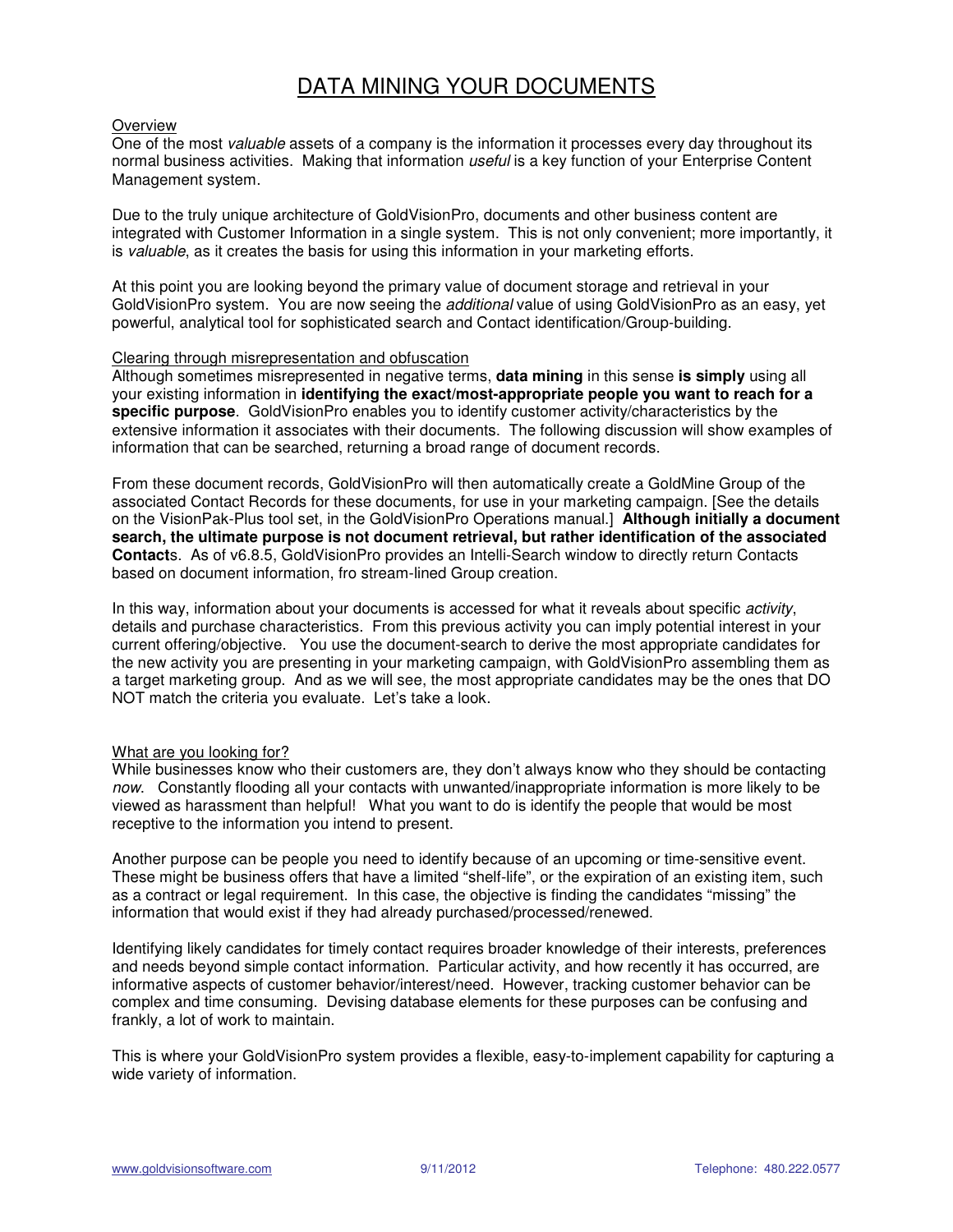#### Start Simple

As our objective is to make the information in and about each file useful in future GoldVisionPro searches, let's look at some of the items that can be captured, and methods, to "index" each file. At the same time, knowing how items can be retrieved helps you determine what items to store.

Keep in mind that one of the advantages of a database solution is that it allows indexing a single file by multiple criteria. This is particularly useful as **the most relevant indices may be information added/provided by the user at the time of storing the item, rather than some element already contained in the file.** Not only does this allow searching by a broader range of criteria, but it also allows for more-specific identification by requiring satisfying more than one criterion in the search.

Realizing that GoldVisionPro will allow you to easily "drill-down" through data, further refining additional criteria as you search-within-your-search-results, also allows you to more broadly design what information you will capture/use. We will explore both general and custom indexing in the following discussion.

## **SEARCH ITEMS**

#### Key-Word [Contents]

A good starting point is to incorporate GoldVisionPro's AutoSummarize capability in your initial filestorage process [also available through the GoldVisionPro Link Center after a file is stored].

This automatic process:

- captures all available file text,
- determines the most likely words/phrases to be requested, and
- stores them in GoldMine.

This makes key-word searching for files available at database speed.

Data Mining Usages: Find all contacts whose files mention

- "opening your new account" in a letter
	- "MBA" in a resume
- "appreciate your referral" in a thank-you

#### Title

File titles are best used for categorizing documents by type; for example, distinguishing between a Contract, Invoice, Letter, Order, Receipt, Resume, Sales Quote, Statement, etc. As these are items that can have multiple occurrences, you may want to add an additional identifier to easily distinguish them: a date is a common choice ["Statement – 2008-10-31"], or some business category ["Application – Life Ins"]. GoldVisionPro provides customizable drop-down lists of your usual document types, for easy userselection when storing a file. This minimizes typing, and promotes consistency in adhering to your corporate naming conventions. It also preserves "business knowledge" from one employee group to the next, by incorporating standardization in terms.

Data Mining Usages: Find all contacts whose file titles mention

- "Order 2008"
- "Application Retirement Plan"
- "Claim Auto"

#### Categorization [General]

Grouping files into general categories is the familiar method used in paper filing cabinets. A typical hanging folder for a customer in a file cabinet might contain the classic manila-folders for "General Correspondence", "Accounts Receivable", "Agreements", "Notes To File", "Orders", etc. Such a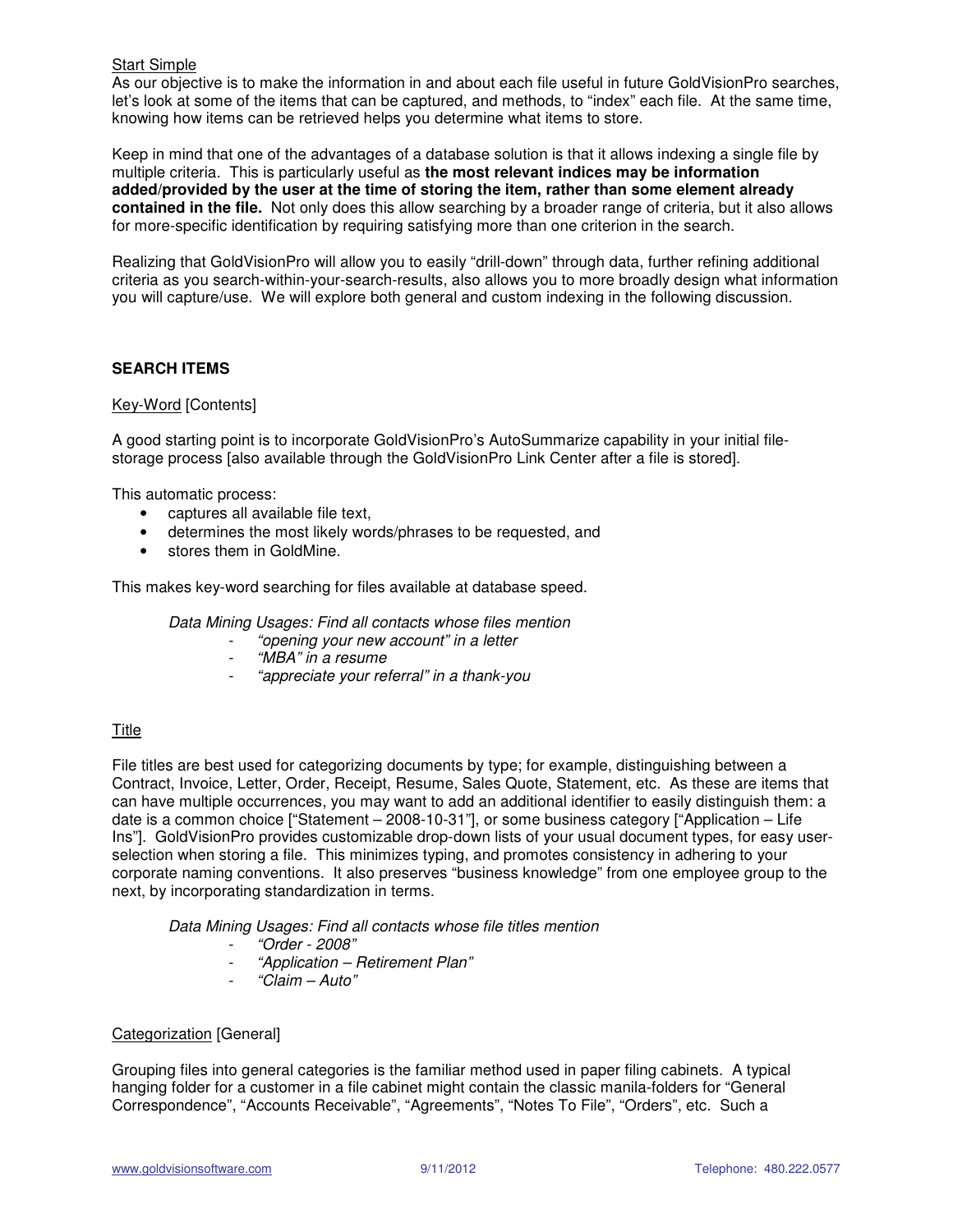categorization represents an easy selection for the user when storing an item. [It also preserves familiar terminology for users when converting from paper to electronic files.]

On retrieval, this form of indexing provides both an easy identifier for assembling a large category of files, as well as a first-of-multiple criteria for "drill-down" searches of only specific file categories [e.g., "General\_Correspondence – then -> Sales" vs. "Accounts\_Receivable – then -> Sales"].

Data Mining Usages: Find all contacts whose file notes mention

- "Accounts\_Receivable"<br>- "Agreements"
- "Agreements"
- "Orders"

#### Item-Specific Indexing

A particularly useful feature of GoldVisionPro is its ability to add, and therefore retrieve, indexing information specific to each file. This feature allows for unlimited indices, providing a powerful addition to your information system. Through GoldVisionPro's easily customizable Intelli-Entry+ feature, or free-form user input, searchable data is captured that subsequently can be used to "mine" your system.

While every type of item in the following examples would not be included with every document, GoldVisionPro makes it easy to create a list of items that pertain to a specific document type. Each of your most frequent document types can have its own list of items, and GoldVisionPro will prompt the user to complete those specific items, as the document is stored. The Intelli-Entry+ feature even allows you to prompt the user with an appropriate/calculated default entry for each item to facilitate processing. In subsequent searching, all the Intelli-Entry+ items are selectable from a drop-down list, making retrieval that much easier.

#### Timing Indicators

For example, tracking multiple **date-sensitive items** for your contacts can be very useful, such as

# Expiring:

- 
- loan rate/reset contracts legal forms
- 
- certifications product offerings eligibility
- -
	- checks licenses discounts

# Quantitative Parameters

Other examples are **purchase descriptions**, where targeting sales criteria can identify prospects for a new/modified/renewal sale.

- 
- 
- product name product quantity product type
- total value price/rate location-serviced

#### Behavioral Indicators

Particularly useful items are those that directly indicate **behavior and/or activity**, such as

- 
- 
- residential move marriage return
- 
- job move divorce accident • education degree • separation • crime/violation • crime/violation • crime/violation • crime/violation • child
- 
- sport club death
- 
- sale cancellation
	-
	-
	-
- education degree<br>• financial default travel destination
	-
- purchase renewal product/service inquiry
	-
	-
	-
	-
	-
	-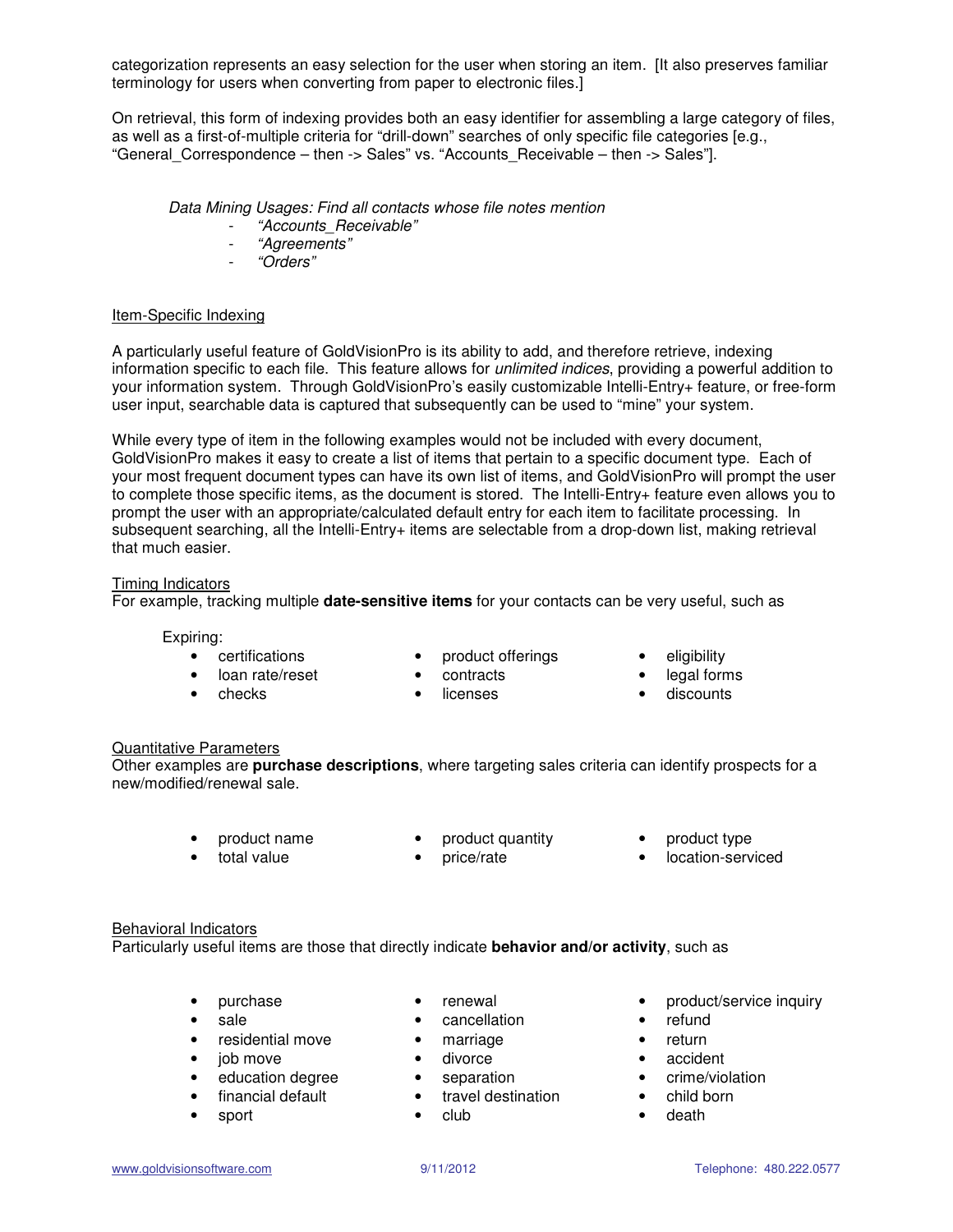#### Associative Structures

In a business environment, documents are often related to more than one contact. For example, for a legal department preparing a contract, each of the following contacts has an involvement/activity:

- Attorney **Preparing the document**
- "Selling" party/provider Providing the product or service
- "Buying" party/consumer Receiving the product or service
	-
- 
- Financing party **Funding the transaction [e.g., Bank]**
- 
- Contributing party Source of info in transaction [e.g., Accountant tax docs]

GoldVisionPro makes it easy to add an existing link to another Contact [Add New Link], carrying all the existing information to associate with the new contact. In addition, another entry can be added, indicating this record is associated with a secondary- or related-contact, rather than being the primary contact for the item. In this way, identifying all the parties related to an activity is easily accomplished in your search.

# **SEARCH METHODS**

Again, knowing how items can be retrieved helps you determine what items to store. In this section we will discuss some of the search methods that can be used to return the records you want.

#### Single Element Search [single criterion]

GoldVisionPro allows you to perform a primary search based on the values or contents of 19 items in your database. These items are:

Contact fields:

| Company<br>$\bullet$   | State<br>٠                | Key 1<br>$\bullet$    |
|------------------------|---------------------------|-----------------------|
| Contact<br>$\bullet$   | Zip Code<br>$\bullet$     | $\bullet$ Key 2       |
| Last Name<br>$\bullet$ | Country<br>$\bullet$      | $\bullet$ Key 3       |
| City<br>$\bullet$      | Phone 1<br>$\bullet$      | $\bullet$ Key 4       |
|                        |                           | $\bullet$ Key 5       |
| Text fields:           |                           |                       |
| Title<br>$\bullet$     | <b>Notes</b><br>$\bullet$ | Filename<br>$\bullet$ |
|                        |                           |                       |

User field:

• UserID • Inactive UserID • User-Group

# Single Value Search

GoldVisionPro allows a user to search for the same value that may be contained in more than one field. This search method specifically applies to all the Text Fields selected by the user: Title, Notes, File Name. It returns the result of a logical "OR" search, meaning the requested search-value is contained in the Title OR in the Notes OR in the File Name. Generally, this provides a larger number of records than searching by one field.

| Text fields: |              |
|--------------|--------------|
| طاti⊤        | <b>Notae</b> |

• Title • Notes • Notes • Filename

### Multiple Elements [multiple simultaneous criteria]

GoldVisionPro allows users to perform a search using multiple criteria to narrow the initial search results. Even the basic application allows for two or three criteria to be designated: one Contact-field value, one Text-field value, one User-field value.

| • Contact field | • Text fields | • User field |
|-----------------|---------------|--------------|
|                 |               |              |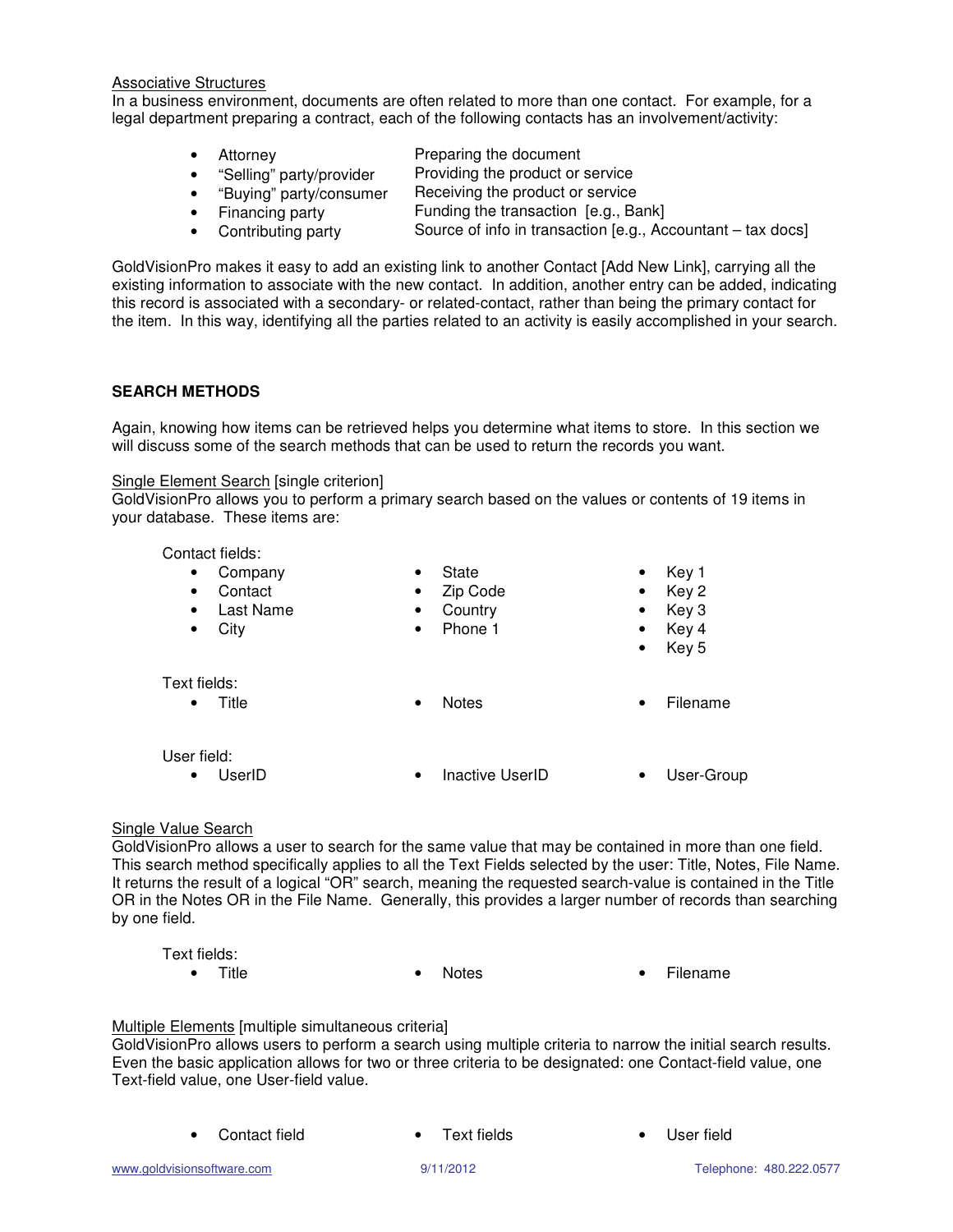As of v6.8.5, the **Intelli-Search** window expands the multiple element search capability to allow for creating and saving search criteria based on ALL of the primary Contact1 fields plus the primary document fields, simultaneously. This also facilitates matching multiple values for a particular field all in the same search. As an added feature, while the user adds each element of the search criteria, GoldVisionPro displays the number of records that match each item, both individually and inclusively. This provides a real-time indication of how broadly/narrowly the search is constructed/will respond, to facilitate user modification. . [See the "GoldVisionPro V6 Operations" manual for more details/examples of this and other search capabilities.]

#### Multiple Elements [multiple combined criteria]

Another GoldVisionPro capability allows the user to retrieve records based on one set of criteria, and then combine those records with the result of subsequent new searches based on other criteria. This allows you to expand the number of records, while still being specific in your criteria. For example, a series of searches could be run, selecting a different specific State in each search.

### Selected Contacts Search

When performing a search where it is easer to initially limit the included contacts by user-selection than defining field-values, use the List+Find option in the Advanced tab of the GoldVisionPro Link Center. This will split the search process into two searches. The first search returns all the contacts that match the selected Contact field value. In this list, the user can manually select as many of the displayed contacts as desired, to be included in the second search. The second search returns all the links for the selected contacts that match the Text and User field criteria [if applicable].

#### Sequential Elements [Sub-Search/drill-down]

Another approach to searching consists of refining the number of records, one criterion at a time. This "Sub-Search" or "drill-down" method repeatedly applies new search criteria to the records remaining from a previous search. This method can be applied after performing one or more of the previously mentioned methods for retrieving a set of records. It is particularly useful in repeatedly searching the Notes field, which may contain many stored custom items, which can be searched individually.

Contact fields:

• Company • Contact

#### Text fields

- 
- 
- 
- User File Type File Path
- Title Notes File Name
	-

#### **Dates**

- 
- Link Date File Created Date File Last Modified Date